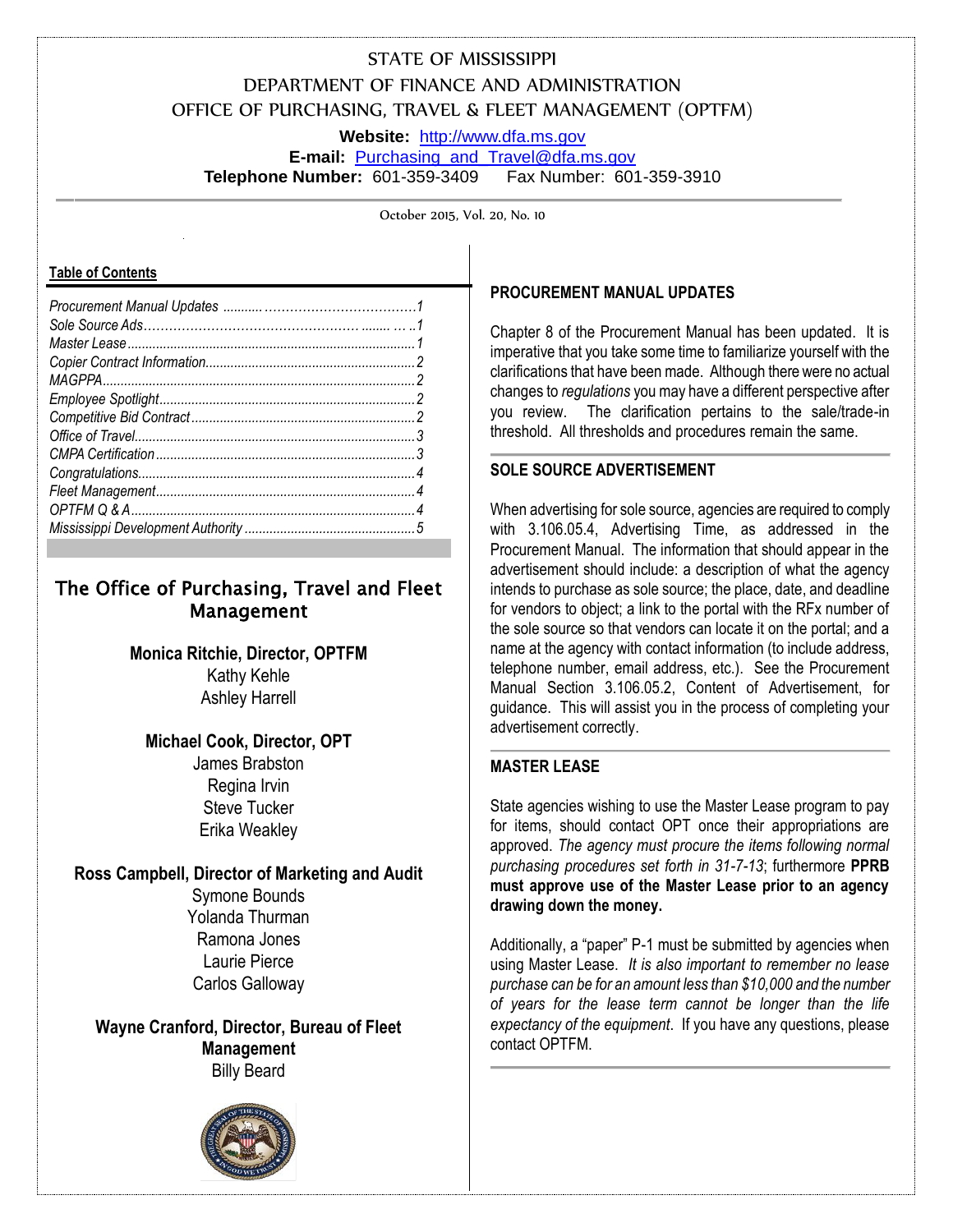### **PURCHASING NOTES – OCTOBER 2015**

### **COPIER CONTRACT INFORMATION**

### **▪ITS COPIER EXEMPTIONS; ▪P-1 COPIER REQUIREMENTS OVER \$500,000;**

In the past, a copier was clearly a copier and a computer printer was clearly a computer printer. As technology has advanced, the line of distinction has become not so clear. As a result of this, ITS and OPT worked together to set the guidelines on which agency has purview over the procurement. If a machine can be used as a walk-up copier and published product literature indicates that one of its primary functions is copying documents, then that machine can be included in the OPT Copier Contract. It is intended that this policy will allow copiers with computer interface, facsimile and digitizing features to be placed on the OPT contract. In addition, it is intended that this policy will allow equipment commonly called multi-functional to also be included in the OPT contract.

If the device being purchased from the OPT contract will be networked and the total purchase price or the total for the term of the lease is over \$250,000, *the agency must contact ITS* since ITS manages purchasing for computer and communications peripherals. In situations where a state agency or institution under ITS purview intends to use the machine interfaced with a computer or in a network configuration primarily in a traditional information systems application capacity, the agency or institution must first contact ITS through the formal procurement exemption request process. In the request, the agency or institution may express a desire to use the OPT state contract to fulfill its technical needs. ITS will work with the requesting entity toward reaching a consensus as to technical appropriateness of equipment from the OPT contract in each given case. ITS will approve the exemption request if appropriate. If ITS does not concur with the exemption, then the project will be handled through standard ITS policies and procedures in lieu of the OPT state contract.

If an agency receives an Exemption Request from ITS and the overall purchase price, or the total for the term of the lease is over \$500,000 the agency *must* submit a P-1 to OPT for PPRB approval *(the same as with ANY purchase over \$500,000 for any commodity)*. The exemption granted by ITS, does not exempt the agency from following normal procurement procedures. In addition, remember the Generic Rental Agreement must be used for all copier rental contracts.

### **USING COPIER/MAILING EQUIPMENT CONTRACTS IN MAGIC**

Agencies using the state contract to enter into multi-year rental agreements/contracts for copiers or mailing equipment should use the MAGIC Contract Management module.

When selecting the contract type (CNTR), please ensure the Partner Grouping Schema of "Distributor" is activated.

The Supplier number must be identical to the statewide contract vendor and the contract must contain a distributor from the referenced state contract.

Agencies should specify the agreement Start and End dates, the total amount estimated to be spent within the contract Header and Line item Target Value, and enter the Statewide Contract Number being used within the Header>Additional Information tab, "Reference Contract Number field". A signed copy of the agency's rental agreement must also be attached, and marked as external, for Transparency reporting compliance. Once released, it will require approval from OPTFM and agencies must then create Purchase Orders referencing the agency contract.

If you need further clarification on this process, please contact Carlos Galloway at 601-359-2030 or email carlos.galloway@dfa.ms.gov

### **MAGPPA**

The 2015 MAGPPA Conference and Vendor Expo is less than a month away. The conference starts on Sunday, October 18, 2015. The host hotel is the Beau Rivage and the vendor expo will be held on Monday, October 19, 2015 at the Coast Coliseum and Convention Center. The theme this year is Putting on the Glitz, The Roaring 20's. Come dressed as your favorite Great Gatsby character or your favorite gangster and "Put on your Glitz!"



#### **EMPLOYEE SPOTLIGHT**

The Office of Purchasing and Travel welcomes Erika Weakley as a Contract Analyst. Erika joined the team on October 1, 2015. Erika comes to us from the Department of Transportation after 8 years of service in the Procurement and Materials Division. Erika is married and has three daughters. She enjoys spending time with family and friends. Erika likes to watch football and travel.

### **COMPETITIVE BID CONTRACT Office Papers (Groups 1-6)**

OPT has awarded two new competitive bid contacts for Office Papers. These new contracts were awarded by "Groups" and will be held by Jackson/Newell Paper Company and MAC Papers. Note, the awarded groups have changed from the last contract period and these changes went into effect October 1, 2015.

Groups (1, 2, 3, and 5) have been awarded to Jackson/ Newell Paper (supplier id # 3100017732). Their new contract # is 8200021464 and new MAGIC smart # is 1130-16-C-SWCT-00112.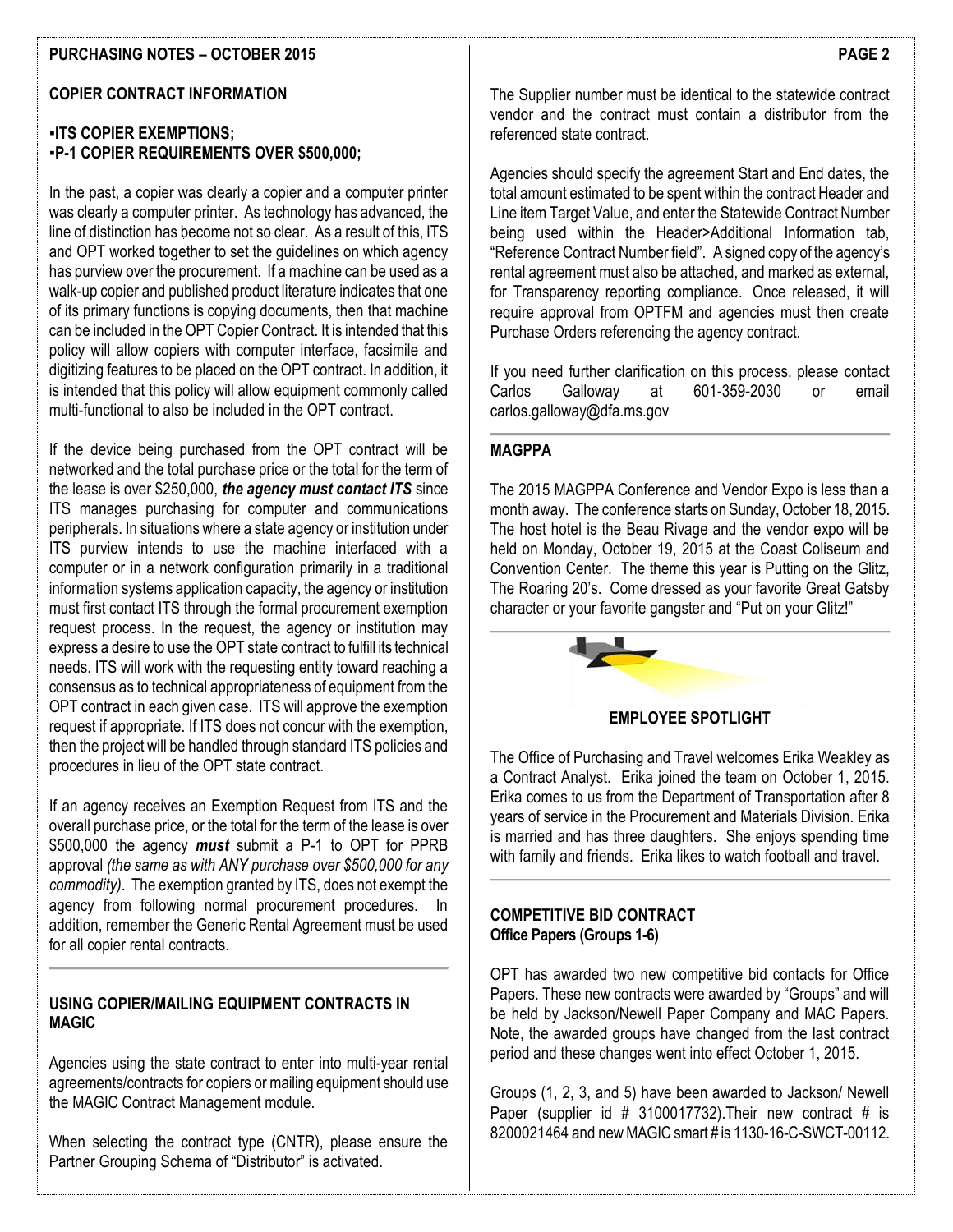### **PURCHASING NOTES – OCTOBER 2015**

Groups (4 and 6) have been awarded to MAC Paper Inc. (supplier id # 3100014013). Their new contract # is 8200021463 and their new MAGIC smart # is 1130-16-C-SWCT-00111. The effective dates of this contract are October 1, 2015, through March 31, 2016.

Remember State Agencies *must* use OPTFM competitive bid contracts and governing authorities may use OPTFM competitive bid contracts.

If you have questions regarding the Office Papers contracts please contact the Office of Purchasing, Travel and Fleet Management at (601) 359-3409. Contract Analyst: James Brabston, [james,brabston@dfa.ms.gov](mailto:Regina.Irvin@dfa.ms.gov)

### **TRAVEL Meal Reimbursement**

Officers and employees of the state and political subdivisions shall be reimbursed the actual cost of meals incident to official travel, not to exceed the daily maximums for the specific location of assignment.

The amount allowed for individual meals when traveling within the continental United States (including Alaska) shall be at the discretion of the governing authority or the department head, provided that the total does not exceed the maximum state reimbursement rate. Expenses incurred for meals during international travel are reimbursed on actual expenditures and do not require receipts by the Bureau of Financial Control. DFA does not break down meals by breakfast, lunch or supper, but it is within the agency's discretion to do so.

### **Note: Meals and alcoholic beverages are considered unauthorized purchases when using the Travel Card.**

A list of the maximum state reimbursement rates for meals in high cost areas has been provided for your convenience and is available on the OPTFM Travel Information website at: [http://www.dfa.state.ms.us/Purchasing/Travel/Travel.html.](http://www.dfa.state.ms.us/Purchasing/Travel/Travel.html)

If you have any questions contact [laurie.pierce@dfa.ms.gov](mailto:laurie.pierce@dfa.ms.gov) with "Meal Reimbursement Rate" in the subject line.

### **Hotel/Motel Contract – 971**

The 2015-2016 Hotel/Motel contracts have been awarded and are now available on the OPTFM Travel Information Website at: [http://www.dfa.state.ms.us/Purchasing/Travel/Travel.html.](http://www.dfa.state.ms.us/Purchasing/Travel/Travel.html)

### **CMPA CERTIFICATION**

If your job description meets the criteria as a purchasing agent or official you are required to attend a CMPA class.

*PURCHASING/AGENT OFFICIAL means any administrator, superintendent, purchase clerk, or other chief officer so designated having general or special authority to negotiate for and make private contract for or purchase for any governing authority or agency.* 

*(Definition of agency procurement officer: any person duly authorized to enter into and administer contracts and make written determinations with respect thereto. The term also includes an authorized representative acting within the limits of authority. If a person has the authority to issue purchase orders, issue invitations to bid, receive and accept bids, negotiate contract clauses, etc., they should be considered a purchasing agent for the purposes of this policy.)*

The next CMPA class dates are November 17-19, 2015. If you are employed with a state agency and are interested in attending, please visit OPTFM's website at: [http://www.dfa.state.ms.us/Purchasing/Training.html.](http://www.dfa.state.ms.us/Purchasing/Training.html) The class will be held at Information Technology Services.

*OPTFM* would like to congratulate the recent CMPA recipients. They include:

*Grant Banks, MDMS Terri Blackwell, MDOT Danny Blue, IHL LaTonya Butler, JSU Kendra Carter, UMMC Jennifer Dotson, MSDH Jennifer Douglas, UMMC Lori Guynes, MDAC Kim Harris, UMMC Rhonda Hudson, MSDH Melanie Lane, MDMR Renee Lee, UMMC Jennifer Mayfield, MSU Kathy Perkins, OSA Tiffany Pickens, MDOT Jim Rester, MSU Patrice Stewart, MSPB Lindsey Tatum, UMMC Erika Weakley, MDOT Susan Weill, UMMC Paul Welch, MSPB Denise Williams, MDHS*